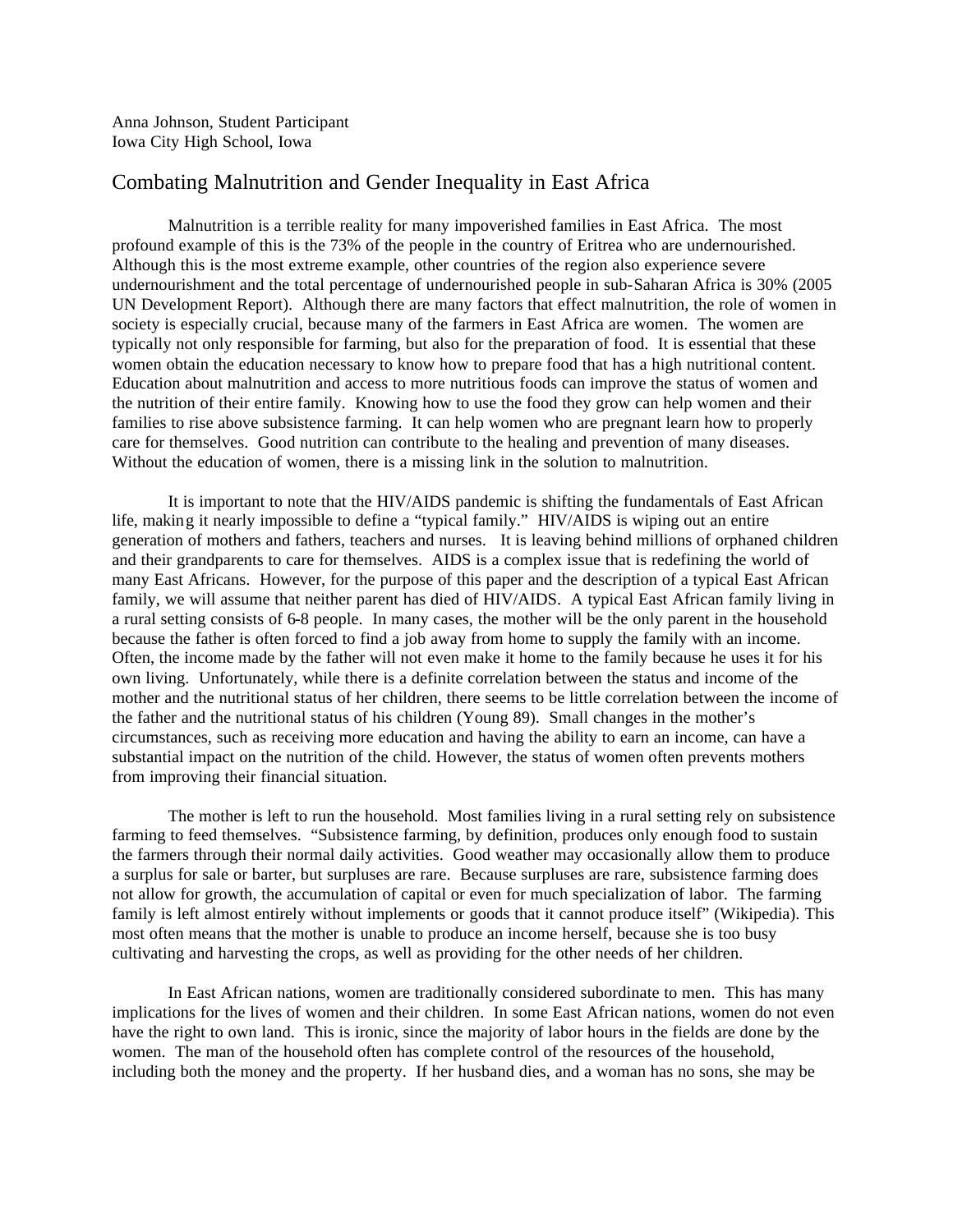denied the right to own the land she has worked on for years. This inequitable system, when taken to the extreme, can lead to the displacement of a widow and her children.

Although a few of the younger children may be able to attend primary school, most of the older children will not have the opportunity to attend secondary school. Many families simply cannot afford to send their children to school and children are often needed at home to help with the farming. Women are at an additional disadvantage when it comes to schooling because a larger percentage of men attend school in East African nations than women. According to the 2005 UN Development Report, for every 100 men in Mozambique that can read, there are only 50 women. This is partly because the girls of a household are expected to help with the farming or daily household chores, such as fetching water, which can sometimes be over an hours walk away. The problem is further intensified in areas such as northern Uganda and Ethiopia. Conflict often prevents girls from attending school either because it is dangerous for them to walk there or because their families have been displaced. Families who are displaced are at a further nutritional disadvantage because they are away from the farms that usually provide their food (Joireman).

In many African societies, malnutrition among expecting mothers is very high and very dangerous. Many African women are married and pregnant at a very young age. A woman who has not had sufficient nutrition or has not fully developed her reproductive system is extremely susceptible to stillbirth or infant death. An adolescent whose pelvis has not completed growing may experience obstructed births and damaged internal organs. Many African women are expected to give birth to many children, and pregnancy and childbirth are both extremely nutritionally demanding. If a woman does not get enough nutrients, the fetal growth is impaired, resulting in low birth weight or prematurity. For example, in the Sukuma tribe in Tanzania, the situation for many young women is extremely oppressive. Young women are usually married by the time they turn fifteen. In this tribe, pregnant women are expected to hide their conditions out of a fear that someone will bewitch their baby. The Sukumas value strong women, which means that women often give birth alone, quietly (Maykuth 20). The result of this stigmatization of women leads to an alarmingly high maternal death rate for the women of Tanzania: about 1,500 per 100,000 births. This is one of the highest maternal death rates in the world. In the United States, 17 mothers die for every 100,000 births (UN Development Report). Education about nutrition and health matters is extremely important for maintaining the health of women and their children. It is vital that women be educated about nutrition so that when they are pregnant they will eat foods that will provide more nutrition for themselves and the fetus.

Adequate nutrition can make a huge difference when it comes to a safe pregnancy and a healthy baby. Protein is a necessary nutrient for development of maternal tissue as well as for fetal growth. Protein is absolutely essential because it provides the structural basis for all new cells and tissues in the mother and fetus. An insufficient protein supply during pregnancy leads to a reduced number of brain cells, which cannot be formed or replaced after birth (Wabuyele).

One new initiative that is being introduced into areas, particularly Kenya, is a project to get more people to grow a grain called amaranth. This grain, if introduced correctly, could result in not only a higher nutritional intake for many East Africans, but it could also serve to increase the status of women.

 Amaranth is an ancient grain that was once used by the Aztecs as a staple crop. When the Aztec and Incan empires declined, amaranth was replaced by corn and other grains. In the past 30 years, amaranth has been rediscovered and it has been shown to hold many amazing nutritional qualities. "Grain amaranth contains the highest quality protein known on earth, high levels of minerals especially iron, calcium, phosphorous, magnesium, etc, more than what is found in animal products like milk and meat. It has high levels of vitamins such as vitamin A, Bs, C, E, etc" (Mwangi 10). Not only does amaranth have a very high level of nutrition, it is also extremely drought tolerant and requires only 2/3 the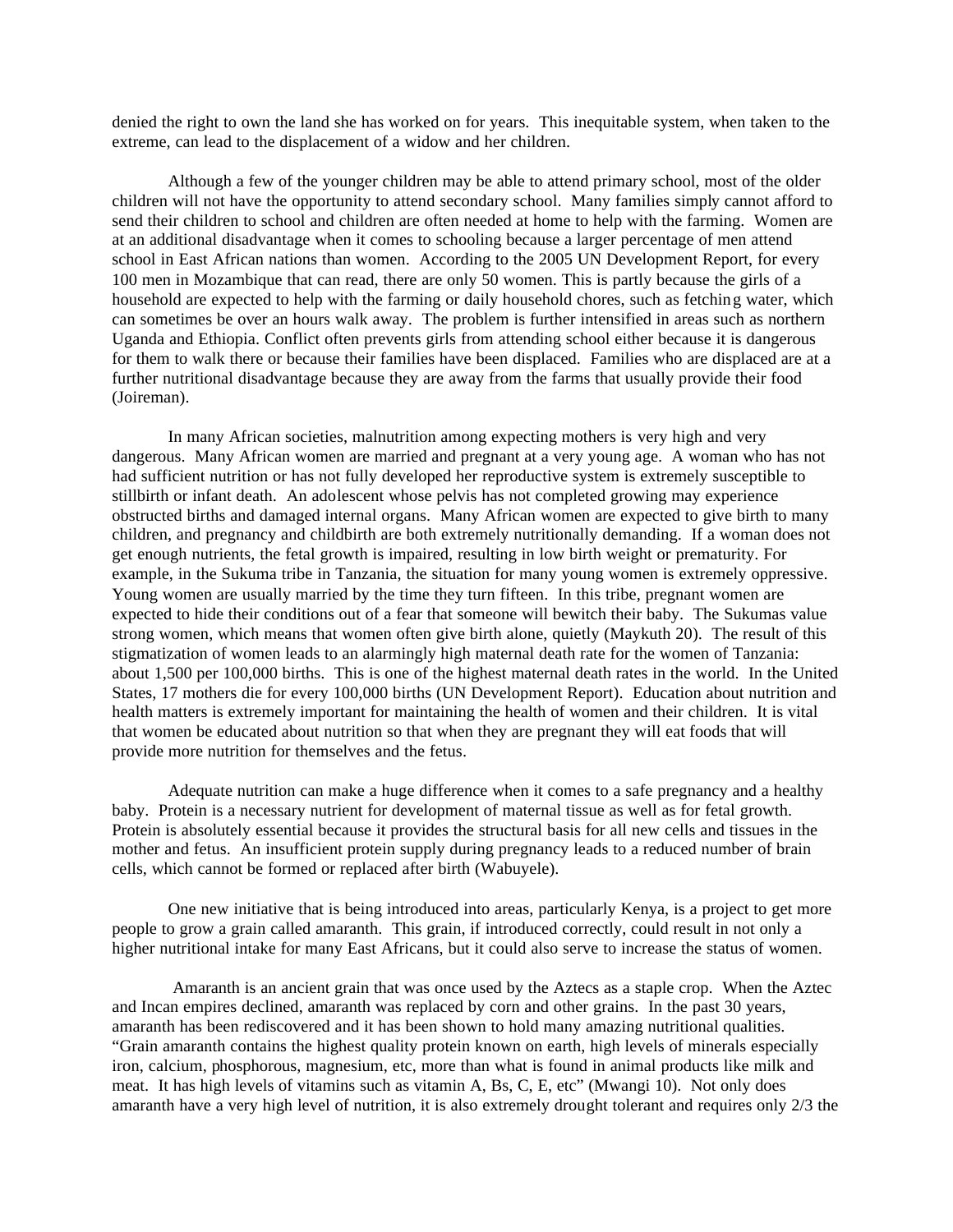amount of water as corn. This makes it an especially appealing grain for the areas of East Africa that have suffered droughts in recent years. Amaranth is adaptable to many different climates, which allows it to withstand great heat, as well as many different types of soil.

Amaranth has a short maturity period of only 45-75 days (the maturity period of corn is about 60- 90 days), which means that the production of the food crop would not take as long as for many other grains (Mwangi 15). It also has a long shelf-life, which makes it an attractive grain to sell in the markets. As more and more people find out about this crop, the demand will continue to increase. An increase in demand could eventually make amaranth a sustainable cash crop, which would help many East African families to rise above the poverty line.

Amaranth has been found to contribute to the healing and prevention of many of East Africa's most common diseases. Amaranth is one of the only grains to contain all eight of the essential amino acids that humans require. These proteins allow the body to repair tissues more quickly. Proteins also enable the body's immune system to function more effectively. Amaranth not only contains each amino acid, but it also contains more of each acid than either wheat or soybeans. The level of protein in amaranth is roughly equal to milk protein. Amaranth has a higher digestibility than corn, wheat or rice, which means that it is more easily accessible to the body when it is healing. Dr. Davidson Mwangi, a researcher in Kenya, tells the story of how amaranth helped a woman and her children dying of AIDS to live a longer and more productive life:

… I met the very sick woman and her two boys…. [She experienced] vomiting, dizziness, a complete worn out body, and was unable to walk or do any kind of work. Her sons were too weak to go to school. …After listening to her story, I organized how she would be receiving porridge flour from Nairobi. After about a month I went to visit her and found that she not only felt well, but was also working in her garden, planting sweet potatoes, cassavas and maize. People who hated her before started a relationship with her like her brother-in-law who had almost thrown her out of her house. Her children were also well and had gone back to school. … she told us that if a day passes without her taking the amaranth porridge she would become very weak and vomit a lot, but after taking amaranth porridge she and her children regained their strength.

Amaranth can help many people to regain their strength and live in dignity. Currently in East Africa, HIV/AIDS is surrounded with much stigmatism. People avoid those who they know to be infected because they think it's contagious or they simply don't want to deal with it. Anti-retroviral drugs are not yet available for many of the impoverished people. If they could lead a more normal life simply because they have better nutrition, then perhaps the fear and anguish that accompanies the death sentence of AIDS could be diminished slightly. As Dr. Mwangi's story illustrates, once the woman was able to regain her strength, her community stopped shunning her.

Teaching women how to grow and use amaranth can improve not only their nutrition and the nutrition of their children; it can also be a stepping stone for working their way up in society. The problem lies in education. Amaranth is not widely grown throughout the world because it is more difficult than other grains to grow. The amaranth seed is very small and is easily stifled by weeds that may grow around it. Thus, in order for the plant to flourish, it is necessary that the caretaker be informed of all of the best ways to take care of it. If women were educated on how to cultivate and harvest amaranth, levels of nutrition would quickly rise, just as levels of hunger would fall. Amaranth addresses both the issue of the current drought in many African nations, as well as the problem of malnutrition.

Amaranth could be part of a solution to many issues related to gender and nutrition. If amaranth is introduced by educating the farmers, especially women, on how to grow it and just as importantly, how to use it, it could serve to both increase the nutritional status of many people, but also to allow women to gain a more prevalent place in society as its growers.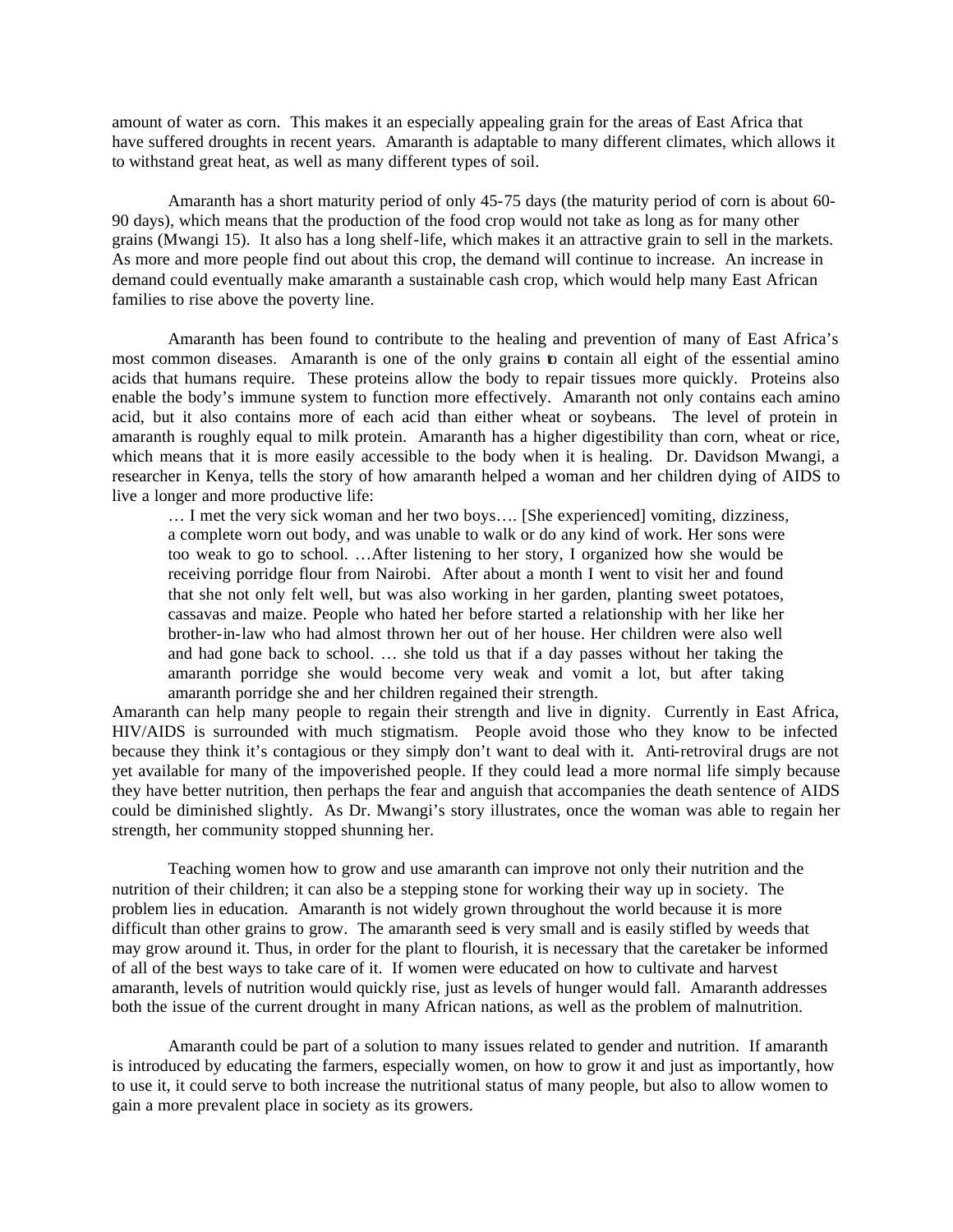Currently, women are at an extreme disadvantage in the countries of East Africa, and this issue must be addressed. Confronting the issue of gender inequality could improve the situation of so many factors in East Africa, including food production, nutritional quality and the nutritional and educational status of children. It is imperative that the world address these issues before the problem is further intensified.

In some countries gender status is seeing an improvement. Women are beginning to stand up for themselves. Much of this progress is due to the effect that education has had on allowing women to broaden their horizons. It is necessary that governments and international organizations continue to vigilantly support the education of women, especially in areas concerning health and nutrition. The education of women would vastly improve the status of the typical family in East Africa. Children would be able to maintain better nutrition and better education. Infant and maternal mortality rates would decrease if women were educated on how to take care of themselves and their bodies before, during and after a pregnancy.

National governments must strongly support the education of their women. It would be highly beneficial for the governments to do this, because the economic status of their people would increase. The cost of sending women to school would surely be balanced out by the income that would be produced by having more women generating an income. If national governments and international organizations work together to promote the education of women, the solution to malnutrition and hunger will come from the bottom up. Educated women will be able to feed, clothe and educate their children. This approach is one that will continue to grow and multiply through the years, as more and more generations of women are educated and sent out into the world.